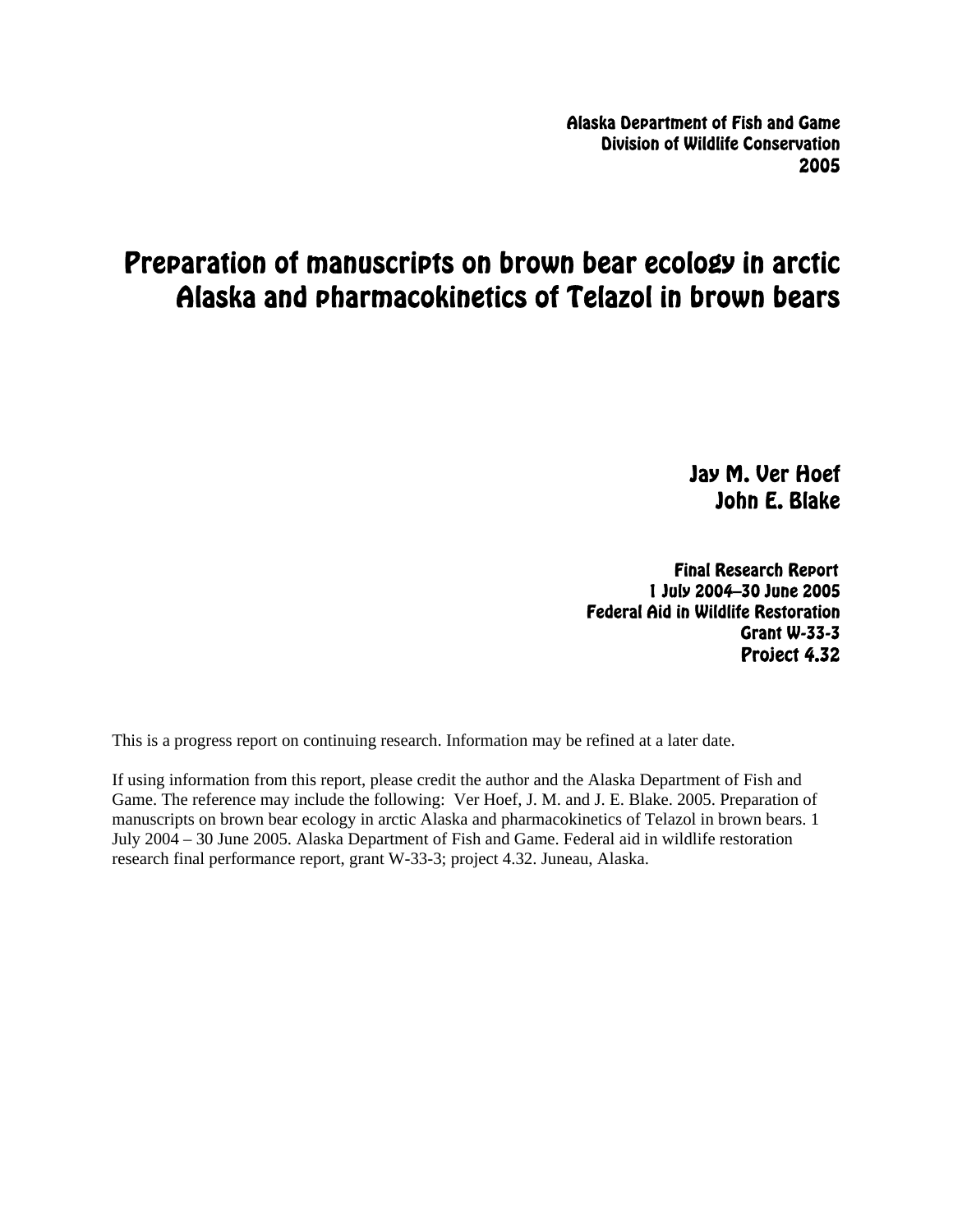**PROJECT TITLE:** Preparation of manuscripts on brown bear ecology in arctic Alaska and pharmacokinetics of Telazol in brown bears

PRINCIPAL **INVESTIGATOR:** Harry V. Reynolds, III

**COOPERATORS:** Jay M. Ver Hoef; John E. Blake (University of Alaska Fairbanks)

**FEDERAL AID GRANT PROGRAM:** Wildlife Restoration

**GRANT AND SEGMENT NR:** Initiated under W-32-2, completed under W-33-3

**PROJECT NR:** 4.32

**WORK LOCATION:** Fairbanks

**STATE:** Alaska

**PERIOD:** 1 July 2004–30 June 2005

### **I. PROBLEM OR NEED THAT PROMPTED THIS RESEARCH**

Parameters of brown bears population dynamics were measured in the northeastern Brooks Range from 1982 to 1990. This long-term data set allowed application of a model to assess population growth rates and sustainable harvest rates for females. Use of similar methods, data and analysis were employed for a population in the northcentral Alaska Range (Project 4.28). Publication of Arctic grizzly bear population parameters, including growth rates and sustainable mortality rates, will prove useful for comparative analysis and understanding of factors affecting population trajectories in a much larger portion of the state.

In addition, drugs used in immobilization of bears might be an issue for human safety where bear meat is consumed. Also, it is important to determine if there are potential longterm effects of drugs on immobilized bears that may affect well-being of individuals. Analysis of the half-life of immobilizing drugs and the time necessary for bears to clear drugs from their systems will be useful steps in assessing these factors. The appropriate data to determine these effects have been collected and analyzed but not reported.

In order to derive maximum benefit in understanding population behavior, more effective management of brown bears in Alaska and elsewhere, and adoption of safe use of capture drugs, this information should be published in widely available scientific publications.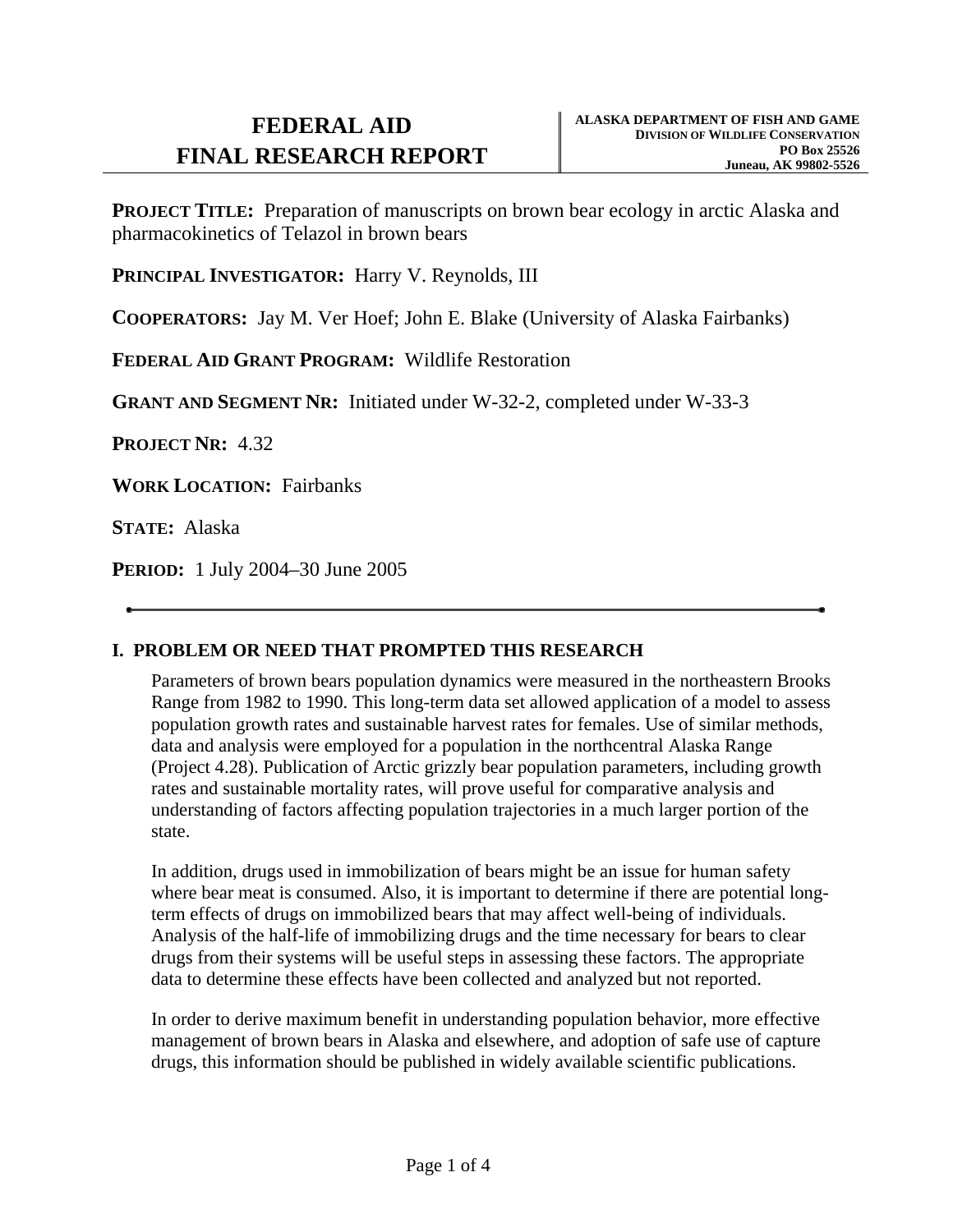### **II. REVIEW OF PRIOR RESEARCH AND STUDIES IN PROGRESS ON THE PROBLEM OR NEED**

Research was conducted on population characteristics of brown bears in the northeastern Brooks Range from 1982 to 1990. This long-term study can be compared with a similar study completed in the northcentral Alaska Range >400 miles south. Although those efforts are complete, the work in the Arctic has not been prepared for publication in a scientific journal.

Immobilization drugs are widely used to capture brown bears, but the rates at which bears cycle drugs through bodily processes is not known. Blood samples for determination of half-life and deterioration rates of the widely used drug tiletamine/zolazepam were collected during captures in the northcentral Alaska Range during 1997 and sent to the pharmacology laboratory at the University of Saskatchewan for analysis. Data analysis is complete but a manuscript reporting the research has not been completed.

## **III. APPROACHES USED AND FINDINGS RELATED TO THE OBJECTIVES AND TO PROBLEM OR NEED**

OBJECTIVE 1: Prepare a scientific manuscript on population dynamics and sustainable mortality rates of females of an Arctic brown bear population.

Not completed because principal investigator was assigned to other duties.

OBJECTIVE 2: Prepare a scientific manuscript on the deterioration rates of immobilizing drugs in brown bears.

Not completed because principal investigator was assigned to other duties.

# **IV. MANAGEMENT IMPLICATIONS**

Publication of these results would provide broad dissemination of information on brown bear population dynamics that would be useful for devising effective management programs and avoiding potential impacts of development in Arctic ecosystems. In addition, publication of information on the deterioration rates of immobilizing drugs would be of use to those concerned about the safety of human consumption of meat from bears that have been previously captured. It would also be useful in establishing appropriate standards for animal care during projects that involve capture of wild animals with the use of immobilizing drugs.

# **V. SUMMARY OF WORK COMPLETED ON JOBS IDENTIFIED IN ANNUAL PLAN FOR LAST SEGMENT PERIOD ONLY**

JOB 1: Prepare the following 2 manuscripts for publication in scientific journals: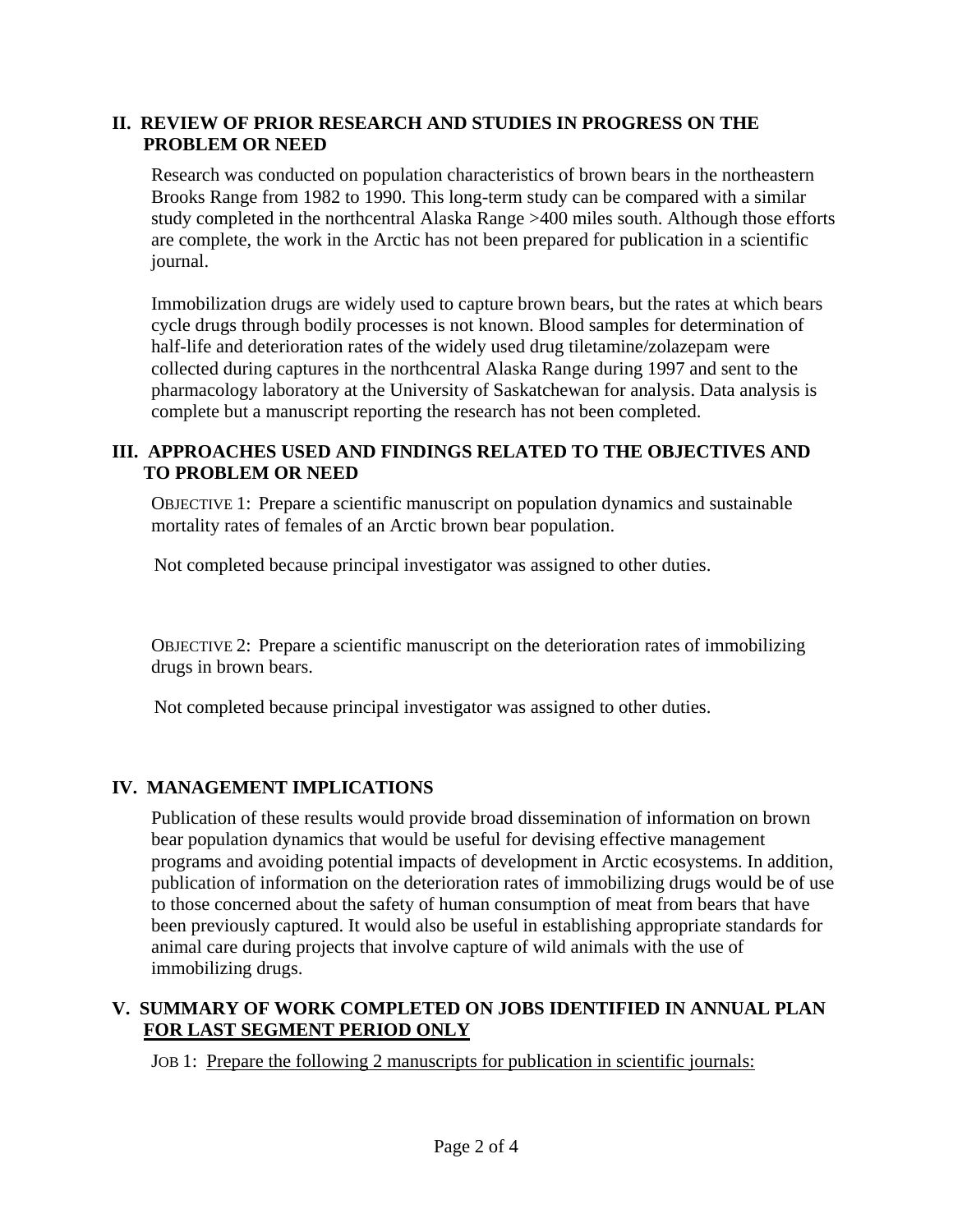- 1) Calculation of natural and human caused mortality rates of female brown bears in Arctic Alaska.
- 2) Pharmacokinetics of the immobilization drug tiletamine/zolazepam in brown bears in Alaska

Work not completed because principal investigator was assigned to other duties.

### **VI. ADDITIONAL FEDERAL AID-FUNDED WORK NOT DESCRIBED ABOVE THAT WAS ACCOMPLISHED ON THIS PROJECT DURING THE LAST SEGMENT PERIOD, IF NOT REPORTED PREVIOUSLY**

None.

#### **VII. PUBLICATIONS**

None.

#### **VIII. RESEARCH EVALUATION AND RECOMMENDATIONS**(optional)

#### **IX. PROJECT COSTS FROM LAST SEGMENT PERIOD ONLY**

**Stewardship Investment items purchased:** *list any equipment or other items purchased for which the cost of the individual item was \$5,000 or more (include cost)*

No funds were spent on these projects during this segment period.

### **Total Costs**

FEDERAL AID SHARE  $$0 +$  State share  $$0 =$  Total \$0

#### **X**. **APPENDIX**

#### **XI. PREPARED BY: APPROVED BY:**

Haven V. Vernolds &

Harry V Reynolds, III Wildlife Biologist III

#### **SUBMITTED BY:**

 $\sqrt{N}$ 

Mark E McNay Research Coordinator

Tom Paul Federal Aid Coordinator Division of Wildlife Conservation

\_\_\_\_\_\_\_\_\_\_\_\_\_\_\_\_\_\_\_\_\_\_\_\_\_\_\_

\_\_\_\_\_\_\_\_\_\_\_\_\_\_\_\_\_\_\_\_\_\_\_\_\_\_\_ Matthew H Robus, Director Division of Wildlife Conservation